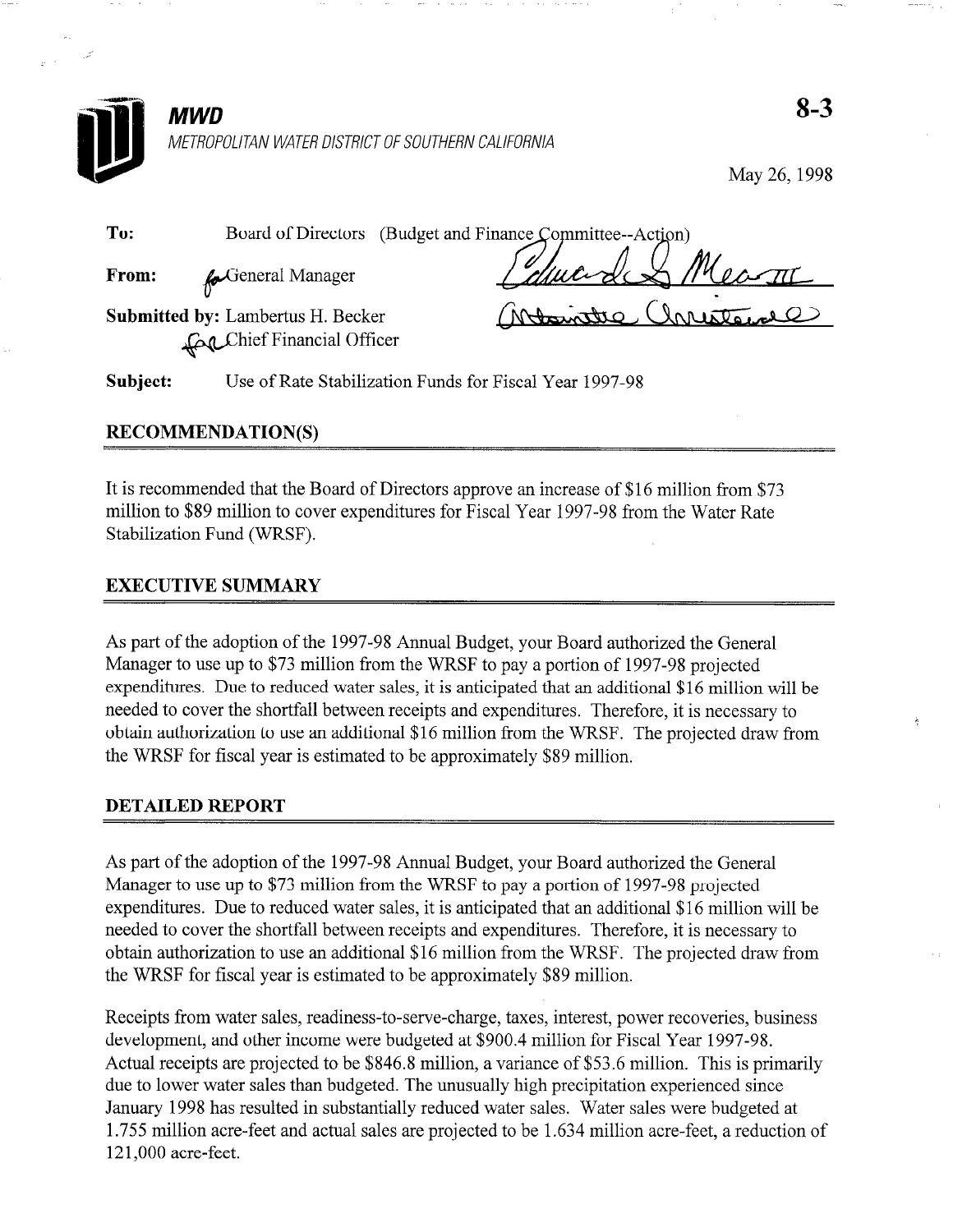/\*

Ť

Expenditures, excluding construction financed through debt and PAYG reserves, are projected to be \$916.4 million. This is \$45.5 million under the budget estimate of \$961.9 million. The variance is primarily due to lower State Water Project (SWP) costs and lower O&M expenses. SWP costs are projected to be \$28 million under budget due to revisions to the 1997 and 1998 calendar year billings, additional credits associated with prior year off-aqueduct charges, and return of reserves that had been earmarked for replacements. MWD O&M expenses are projected to be under budget by \$12.3 million primarily due to personnel vacancies and lower than anticipated use of consultants.

Adjustments in reserves are projected to be \$7.4 million higher than estimated. This reflects the interest and principal bond reserve requirement associated with the debt sales conducted during 1997-98.

Other sources and uses of funds include debt proceeds, Pay-As-You-Go (PAYG) reserves, and the WRSF. Use of debt proceeds for construction expenditures is projected to be \$372.7 million which is approximately \$124.1 million under budget. Use of PAYG reserves is projected to be \$25 million under budget due to lower than anticipated construction expenditures. The underrun is primarily associated with construction delays at the Eastside Reservoir, partially due to El Nino; favorable construction bids on the Inland Feeder; and delays in right-of-way acquisition for the North Las Posas project.

Based on these estimates, it is expected that approximately \$89 million from the WRSF will be required to make up the shortfall between receipts and expenditures for fiscal year 1997-98. Authorization to use up to \$73 million was approved when your Board adopted the 1997-98 Annual Budget. Therefore, it is necessary to obtain authorization to use an additional \$16 million from the WRSF to cover expenditures for Fiscal Year 1997-98. The balance in the WRSF as of June 30, 1998, after the draw, is projected to be between \$115 - \$120 million, depending on interest earnings.

The attached Financial Summary shows budget versus projected actual amounts.

MCF:jg

Attachment s:\finance\boardltr\98wrsf.doc